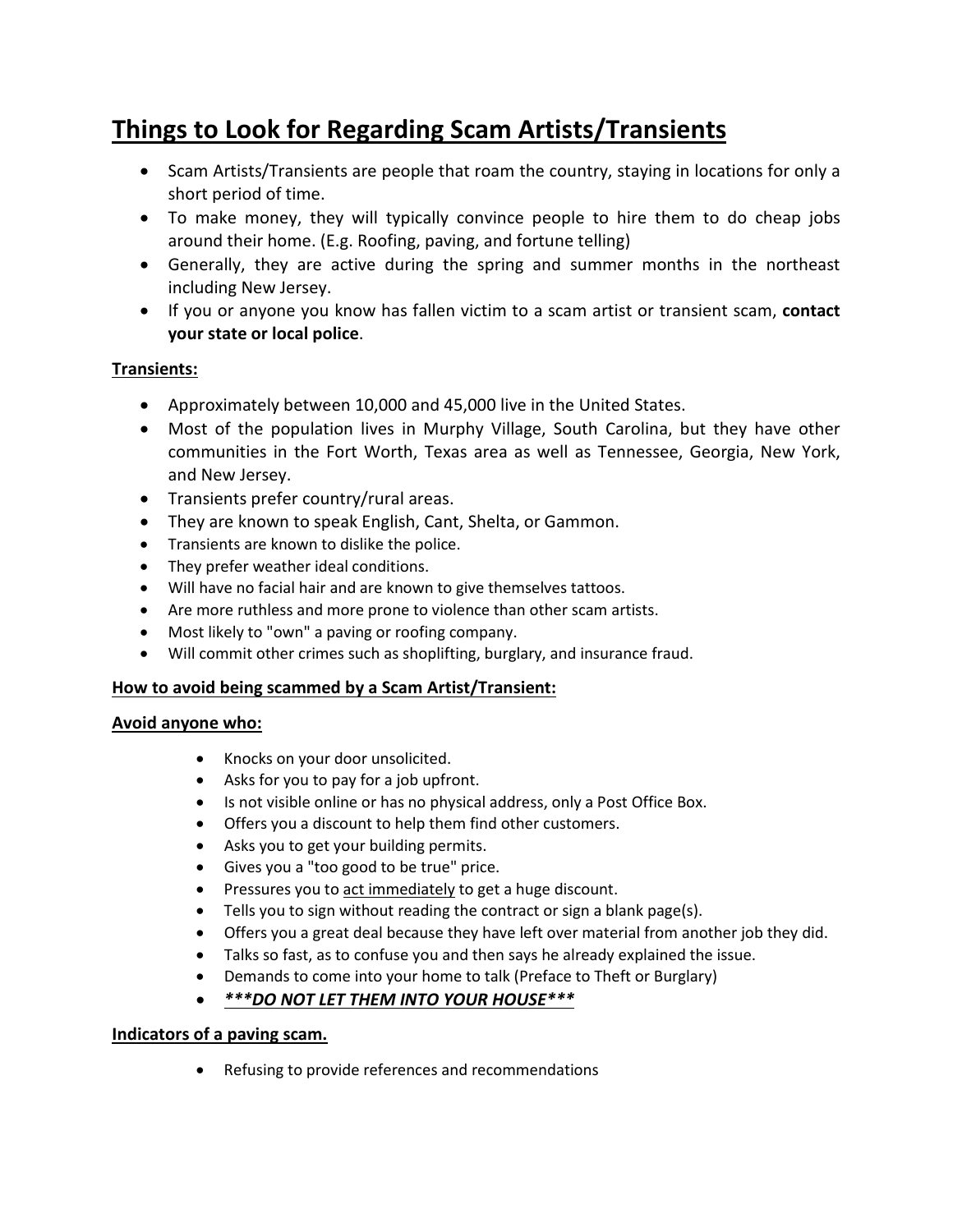- Claiming to have left over asphalt most professional pavers know how much material will be needed to complete a job, so having enough extra asphalt at the end to complete another project is extremely uncommon.
- Reputable contractors will provide you with an initial estimate and you will have weeksmonths to consider. Scammers will pressure you into making a quick decision.
- Always request an official contract to be drawn up before providing payment.
- If a contract is received, lookout for ones that "guarantee" the work except for "vegetation growth", "reflective cracking", or states to not use "power steering" on the surface.
- Most reliable contractors will allow several payment methods, scammers will only accept cash and in most cases upfront
- If the quoted price is very low, odds are the quality of work will be low as well.
- Unmarked trucks- if the "businesses" truck is unmarked, they have an out of town or "1- 800" phone number, no DOT number, or their business address is far from town, they are most likely not a legitimate company.
- A truck pulling a 2 or 3 axle trailer that holds what would appear to be enough paving equipment to complete a paving job (roller, skid steer, and paver or spreader) all on one trailer.
- The trucks are typically spotless with shiny chrome wheels on both the truck and trailer.
- The trucks and trailers have an out of state license plate or a combination of different plates.
- The truck may have some generic sounding company names such as "Pave-all", "Laymor Paving", and "Best Value Paving".
- Look for fuel receipts from out of state and/or receipts from a hotel/motel. This is an indicator that they are from the surrounding area.
- Any material that has absolutely no use in asphalt paving such as rubber roofing cement.
- Passengers or laborers from different states or ones that were just picked-up to do some work.
- A majority of the time the drivers will not have a CDL (Commercial Driver's License).

#### **Other cons and scams to look out for:**

#### **Shoplifting:**

- Will target retail stores for high dollar items.
- Will use distraction thefts when stealing jewelry from stores.
- Will generally steal electronics such as laptops and TVs.

#### **Till Tapping:**

- Till tapping occurs when one reaches into a cash register and steals money from it.
- An accomplice will cause a distraction, distracting the cashier. While the cashier is distracted, the thief will reach into the register and steal a handful of money.

# **Scrap Metal Theft:**

• Scam artists will make approximately between 1 and 1.5 billion dollars annually from scrap metal theft.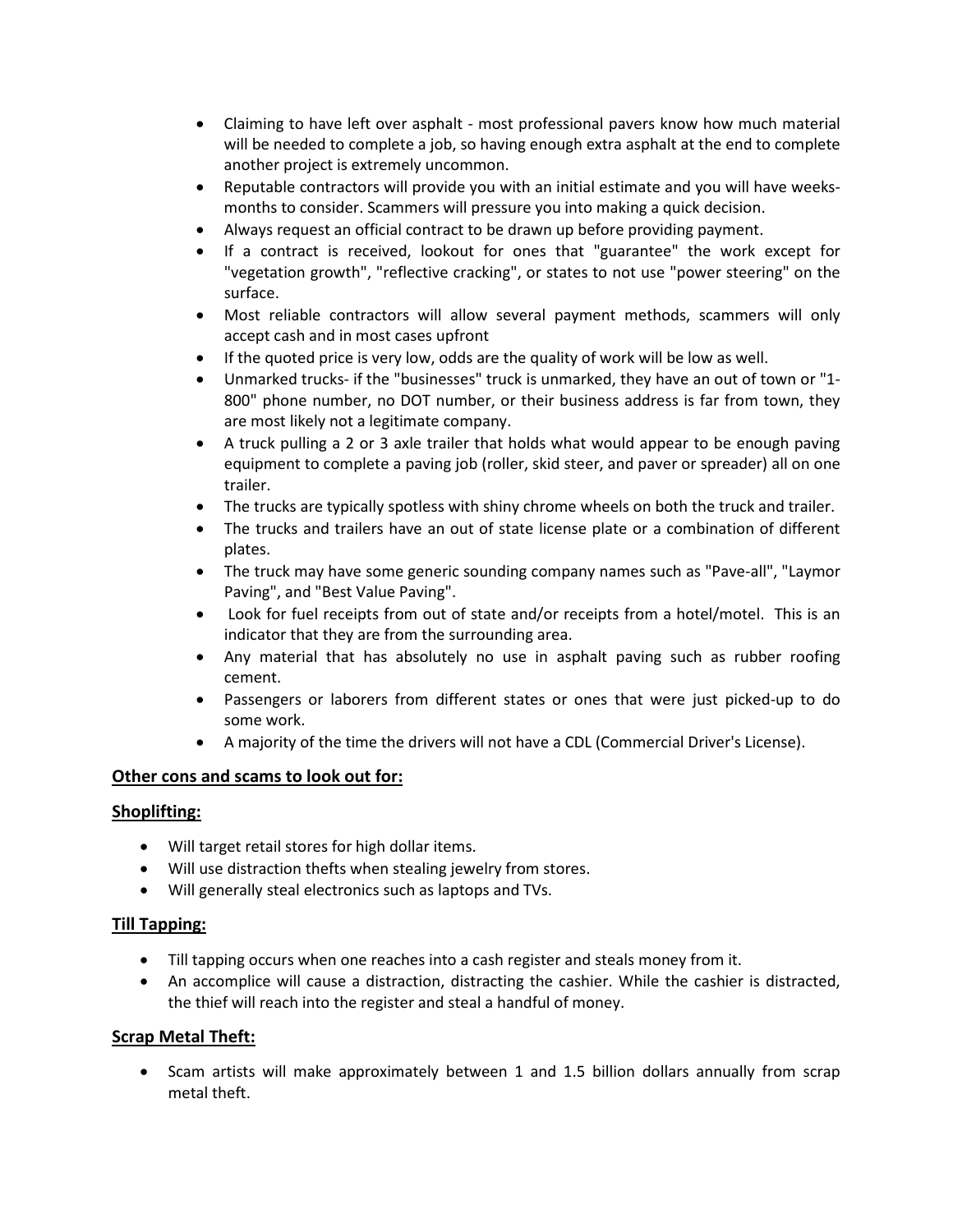- Most common scrap metal that is stolen is copper.
- They will work in "crews" of 3 or 4 members. The fourth member is usually not seen because they are usually waiting in a vehicle waiting.
- They will approach metal employees acting as Native Americans.
- They may give the metal employee a letter from an American Indian Heritage Foundation.
- Will generally give a sympathy talk to the metal employee in order to receive scrap metal.
- Once the scrap metal is received, they will sell it in order to make money.

#### **Residential Burglary:**

- A home burglary conducted by scam artists/transients are generally performed with a 4-person crew.
- They will generally use a distraction technique such as posing as a utility worker or people in distress, while the other(s) sneak into the home and burglarize it.
- They will have a pre-arranged time and location for pickup.
- They will generally use rental vehicles for transportation.
- They generally only take jewelry, cash, and electronics.

#### **Signs your house could be targeted by burglars:**

- You notice a new vehicle on your street.
- You see strangers walking past your house on your street.
- Random stranger or uncertified workmen knock on your door.
- You are visited by unsolicited fundraisers or religious workers.
- You see someone take pictures of your home and walk away.

#### **Fortune Telling:**

- One of the most popular occupations for scam artists and transients.
- A majority of fortune tellers are scam artists or transients.
- Some of the popular methods of fortune telling are tarot cards, tea leaves, palmistry, horoscope reading, E.S.P. or psychic, and crystal gazing.
- The scammers will advertise in heavy traffic areas of a town or city and give an initial reading for a cheap price.
- The fortune teller will then inform the victim that they are "cursed' and "need additional work" to "cleanse" themselves.
- If the victim agrees, the price of the next visit then jumps drastically.

#### **Roofing Scams:**

- Roofing scams will generally happen after a storm has come through an area.
- They will go door to door acting as a contractor that have spotted damage on your roof while they were passing by.
- Will target older residents due to their lack of ability to climb a ladder and inspect their roof themselves.
- Will offer a free "inspection" of your roof to look for any damage that may have occurred due to the storm.
- Scammers will show fake pictures of a damaged roof, exaggerate existing damage, or cause damage to a homeowner's roof in order to convince them that their roof needs to be repaired.